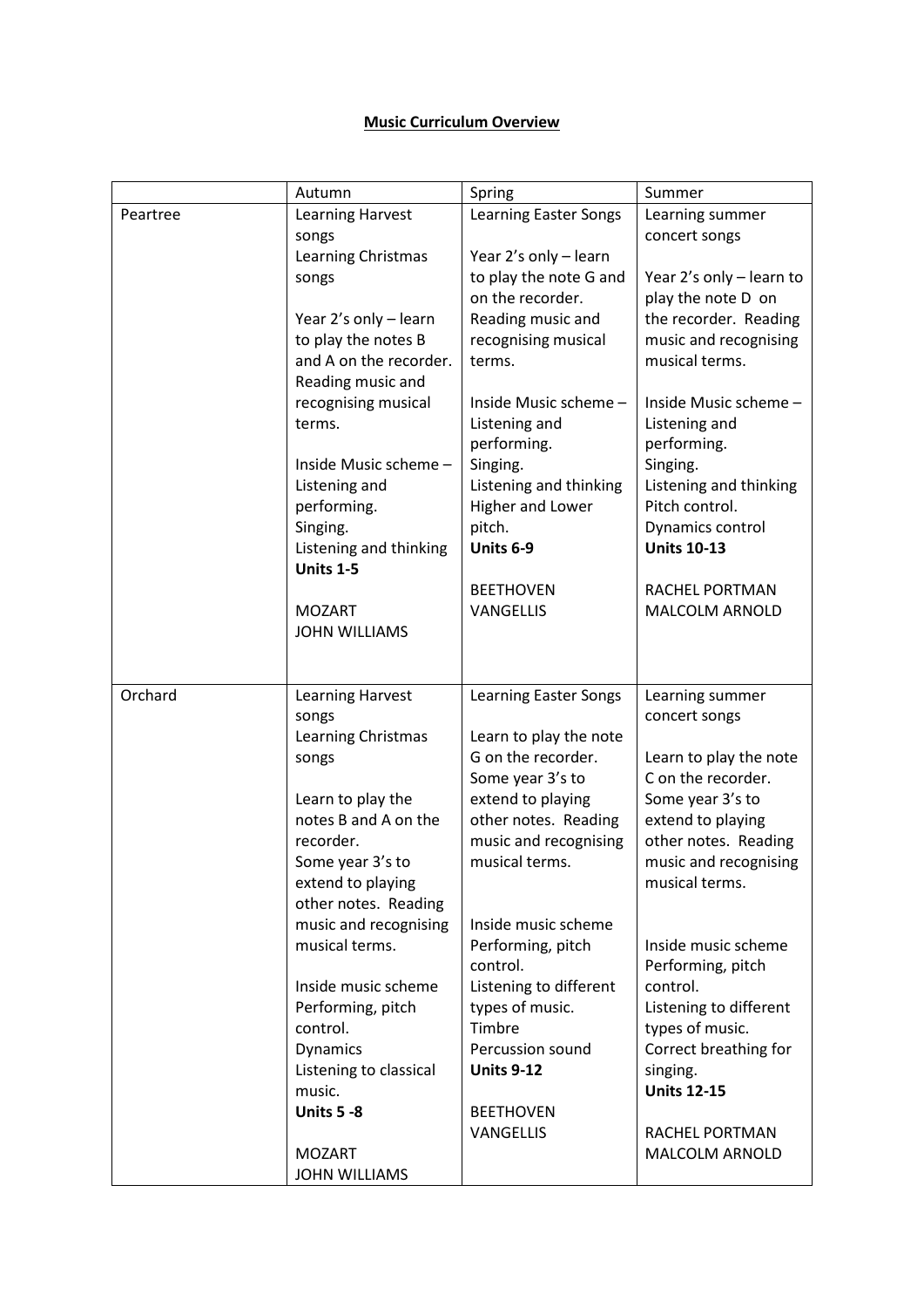| Haffydown | Learning Harvest<br>songs<br>Learning Christmas<br>songs<br>Learn to play the note<br>C onwards on the<br>recorder. Reading<br>music and recognising<br>musical terms.<br>Inside music scheme<br>Performing percussion<br>Tempo<br>Phrase<br>Performing singing<br>Listening and thinking<br>Units $14 - 17$<br><b>MOZART</b><br><b>JOHN WILLIAMS</b> | <b>Learning Easter Songs</b><br>Learn to play the note<br>D onwards on the<br>recorder. Reading<br>music and recognising<br>musical terms.<br>Inside music scheme<br>Performing percussion<br>Performing singing<br>Listening and thinking<br>Listening to different<br>types of music.<br>Pulse and rhythm<br>Solfege - imitating<br>pitch<br><b>Units 18-21</b><br><b>BEETHOVEN</b><br>VANGELLIS | Learning summer<br>concert songs<br>Learn to play the note<br>D onwards on the<br>recorder. Reading<br>music and recognising<br>musical terms.<br>Inside music scheme<br>Performing singing<br>Listening and thinking<br>Listening to different<br>types of music.<br>Pulse and rhythm<br>Metre<br>Improvising<br><b>Units 22-24</b><br>RACHEL PORTMAN<br>MALCOLM ARNOLD |
|-----------|-------------------------------------------------------------------------------------------------------------------------------------------------------------------------------------------------------------------------------------------------------------------------------------------------------------------------------------------------------|----------------------------------------------------------------------------------------------------------------------------------------------------------------------------------------------------------------------------------------------------------------------------------------------------------------------------------------------------------------------------------------------------|--------------------------------------------------------------------------------------------------------------------------------------------------------------------------------------------------------------------------------------------------------------------------------------------------------------------------------------------------------------------------|
| Danes     | Learning Harvest<br>songs<br>Learning Christmas<br>songs<br>Learn to play the note<br>C onwards on the<br>recorder. Reading<br>music and recognising<br>musical terms.<br>Inside music scheme<br>Performing singing<br>Listening and thinking<br>Listening to different<br>types of music.<br>Pulse and rhythm<br>Metre<br>Improvising                | Learning Easter Songs<br>Learn to play the note<br>D onwards on the<br>recorder. Reading<br>music and recognising<br>musical terms.<br>Inside music scheme<br>Performing singing<br>Listening and thinking<br>Listening to different<br>types of music.<br>Pitch matching<br>Pitch and dynamics<br>Units $5 - 7$<br><b>BEETHOVEN</b><br><b>VANGELLIS</b>                                           | Learning summer<br>concert songs<br>Learn to play the note<br>low D onwards on the<br>recorder. Reading<br>music and recognising<br>musical terms.<br>Inside music scheme<br>Performing singing<br>Listening and thinking<br>Listening to different<br>types of music.<br>Thinking voice<br>Vocal timbre.<br>Untuned percussion<br>skills.                               |